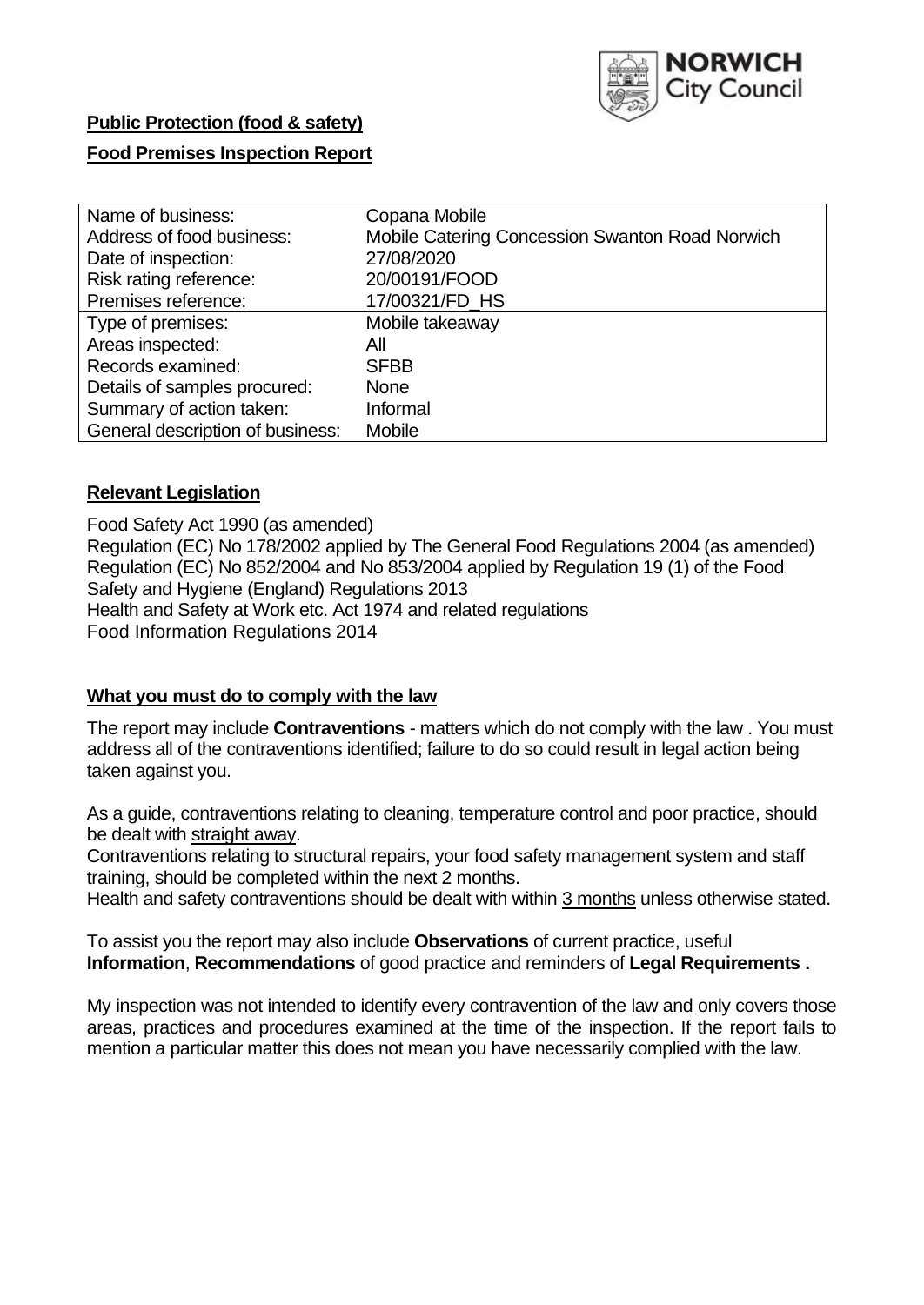## **FOOD SAFETY**

#### **How we calculate your Food Hygiene Rating:**

 The food safety section has been divided into the three areas which you are scored against for the hygiene rating: 1. food hygiene and safety procedures, 2. structural requirements and 3. confidence in management/control procedures. Each section begins with a summary of what was observed and the score you have been given. Details of how these scores combine to produce your overall food hygiene rating are shown in the table.

| <b>Compliance Area</b>                     |          |    |           | <b>You Score</b> |                |    |           |    |                |  |  |
|--------------------------------------------|----------|----|-----------|------------------|----------------|----|-----------|----|----------------|--|--|
| Food Hygiene and Safety                    |          |    |           | $\Omega$         | 5              | 10 | 15        | 20 | 25             |  |  |
| <b>Structure and Cleaning</b>              |          |    |           | $\Omega$         | 5              | 10 | 15        | 20 | 25             |  |  |
| Confidence in management & control systems |          |    | $\Omega$  | $\overline{5}$   | 10             | 15 | 20        | 30 |                |  |  |
|                                            |          |    |           |                  |                |    |           |    |                |  |  |
| <b>Your Total score</b>                    | $0 - 15$ | 20 | $25 - 30$ |                  | $35 - 40$      |    | $45 - 50$ |    | > 50           |  |  |
| Your Worst score                           | 5.       | 10 | 10        |                  | 15             |    | 20        |    | $\blacksquare$ |  |  |
|                                            |          |    |           |                  |                |    |           |    |                |  |  |
| <b>Your Rating is</b>                      | 5        |    |           | 3                | $\overline{2}$ |    |           |    | $\Omega$       |  |  |

Your Food Hygiene Rating is 4 - a good standard



## **1. Food Hygiene and Safety**

 with legal requirements. You have safe food handling practices and procedures and all the Food hygiene standards are high. You demonstrated a very good standard of compliance necessary control measures to prevent cross-contamination are in place. Some minor contraventions require your attention. **(Score 5)** 

Contamination risks

 **Guidance** The FSA (visit <www.food.gov.uk> for more information) has issued guidance on controlling E.coli 0157 through:

\* the complete separation of raw and ready-to-eat food

\* the correct use of wash-hand basins and thorough handwashing

\* having dedicated equipment (including complex equipment) for raw and ready-to-eat foods

\* through 2-stage cleaning and the correct use of sanitisers

\* and by controlling the risks posed by soily vegetables.

Hand-washing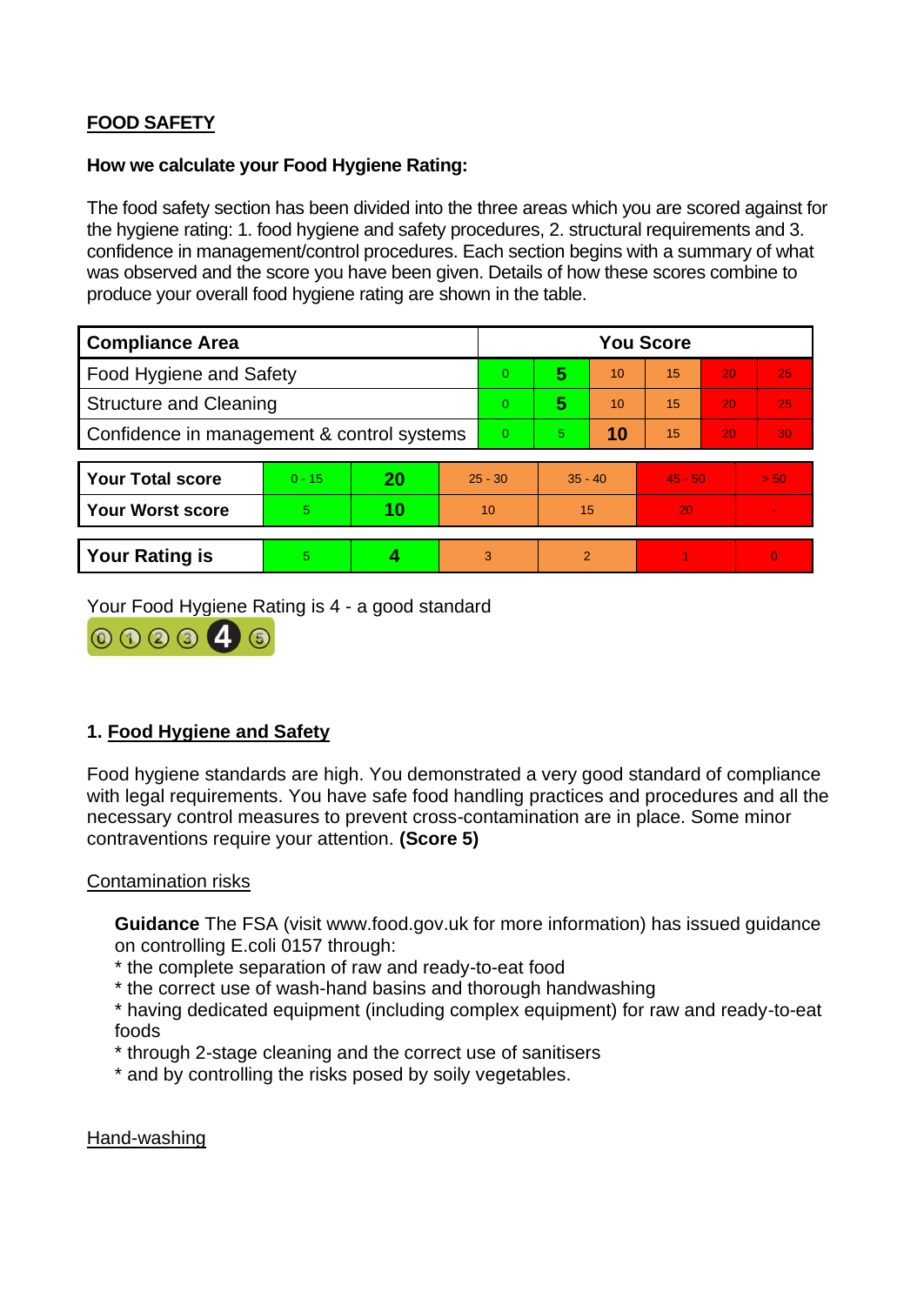**Recommendation** I recommend that you use the smaller sink for hand washing

#### Personal Hygiene

 made difficult for food handlers to maintain sufficiently high standards of personal **Contravention** The following are examples of poor personal hygiene or where it was cleanliness:

• food handlers were wearing nail varnish

## Temperature Control

**Guidance** It is essential to know that your probe thermometer is working properly. If the reading is outside these ranges you should replace your probe or return it to the manufacturer to be calibrated. A simple way to check a digital probe is to put it in iced water and boiling water:

- The readings in iced water should be between -1°C and 1°C
- The readings in boiling water should be between 99°C and 101°C.

**Recommendation** The core temperature of cooked and reheated foods should reach 75°C for 30 seconds or an equivalent time and temperature combination.

**Recommendation** In addition to the visual checks you undertake, use a probe thermometer to check the core temperature of cooked and reheated foods. The temperature should reach 75°C for 30 seconds or an equivalent time/temperature combination (e.g. 80°C for 10 seconds).

#### Poor Practices

**Recommendation** I recommend you date label sauces of when opened

# **2. Structure and Cleaning**

The structure facilities and standard of cleaning and maintenance are all of a good standard and only minor repairs and/or improvements are required. Pest control and waste disposal provisions are adequate. The minor contraventions require your attention. **(Score 5)** 

# Cleaning of Structure

**Contravention** The following items were dirty and require more frequent and thorough cleaning:

• The vent to the flooring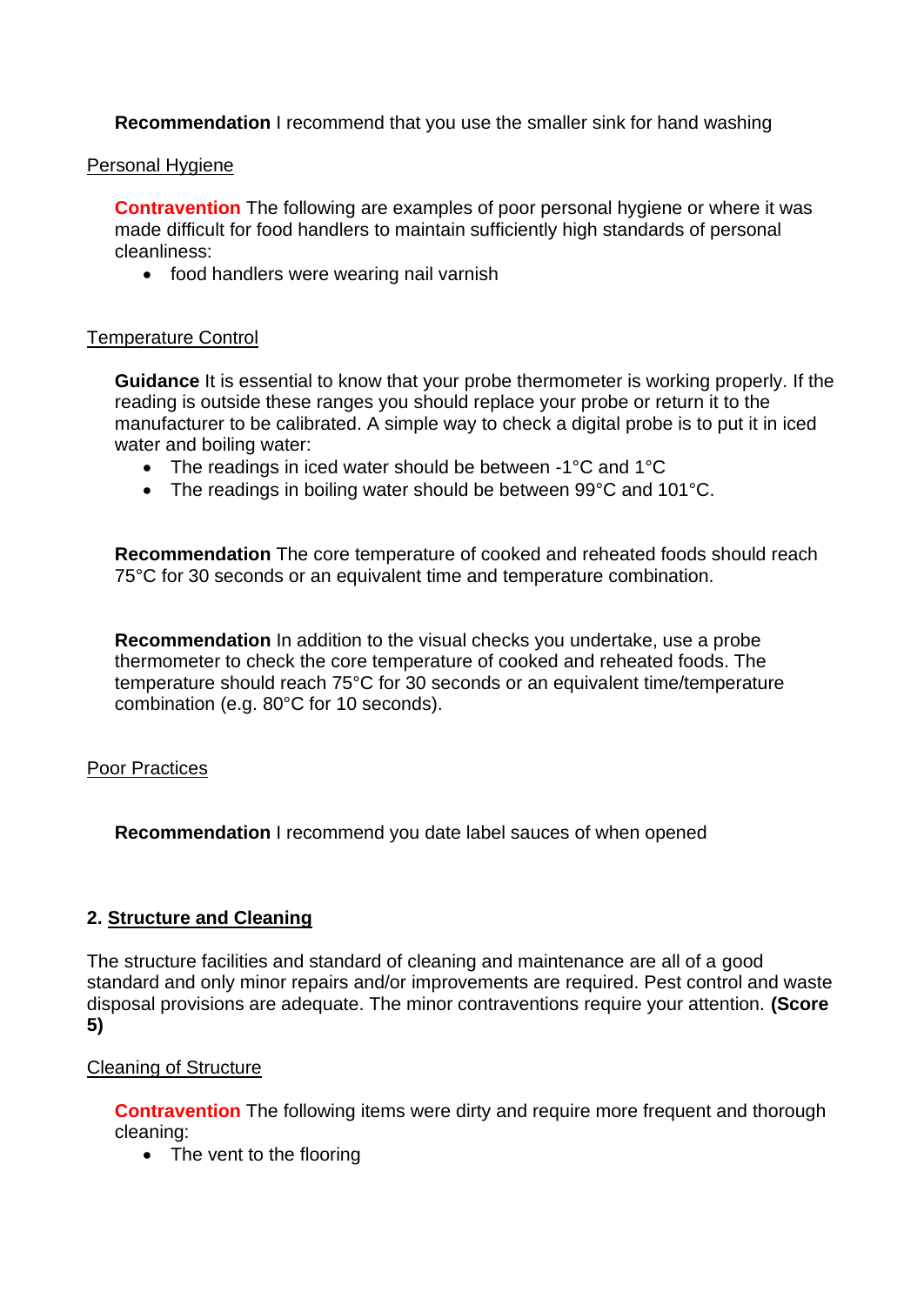**Observation** The kitchen had been well maintained and the standard of cleaning was good.

#### Cleaning of Equipment and Food Contact Surfaces

**Contravention** The following items are dirty and must be cleaned:

• fridge and freezer seals

#### Cleaning Chemicals / Materials / Equipment and Methods

**Contravention** The following evidence demonstrated your cleaning materials, equipment and methods were not sufficient to control the spread of harmful bacteria between surfaces:

• the sanitisers are not to BS EN 1276:1997 13697:2001 Standards

**Information** Ensure you use a surface sanitiser that conforms to BS EN 1276:1997 or BS EN 13697:2001. This information should be available on the label or by contacting the manufacturer.

#### **Maintenance**

**Contravention** The following had not been suitably maintained and must be repaired or replaced:

- electric wall socket was badly chipped
- green chopping board was badly scored and needs replacing

#### Facilities and Structural provision

 **Observation** I was pleased to see the premises had been well maintained and that adequate facilities had been provided.

#### Pest Control

**Observation** I was pleased to see that the premises was proofed against the entry of pests and that pest control procedures were in place.

#### **3. Confidence in Management**